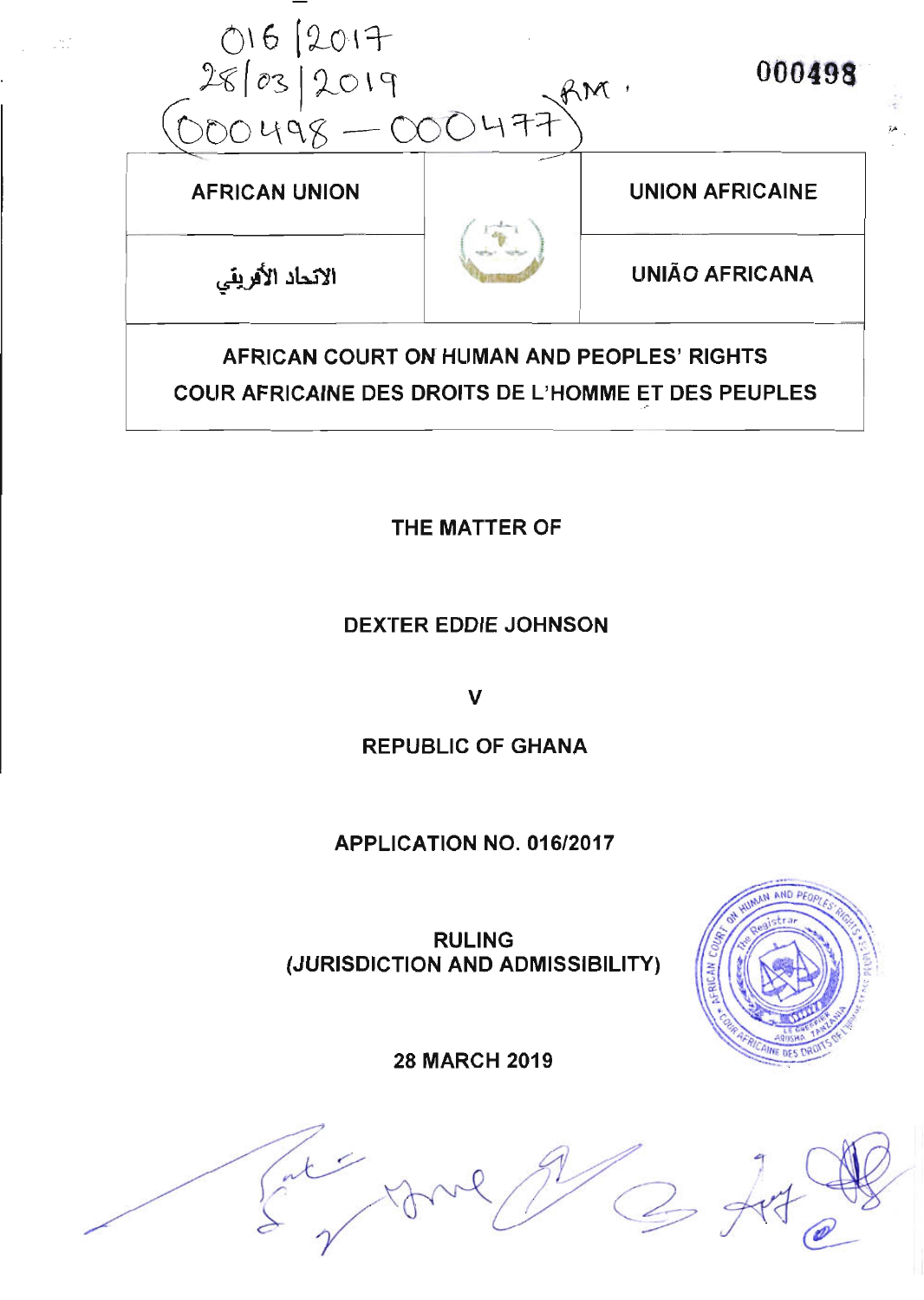# TABLE OF CONTENTS

| III. SUMMARY OF THE PROCEDURE BEFORE THE COURT 5 |  |
|--------------------------------------------------|--|
|                                                  |  |
|                                                  |  |
|                                                  |  |
|                                                  |  |
|                                                  |  |

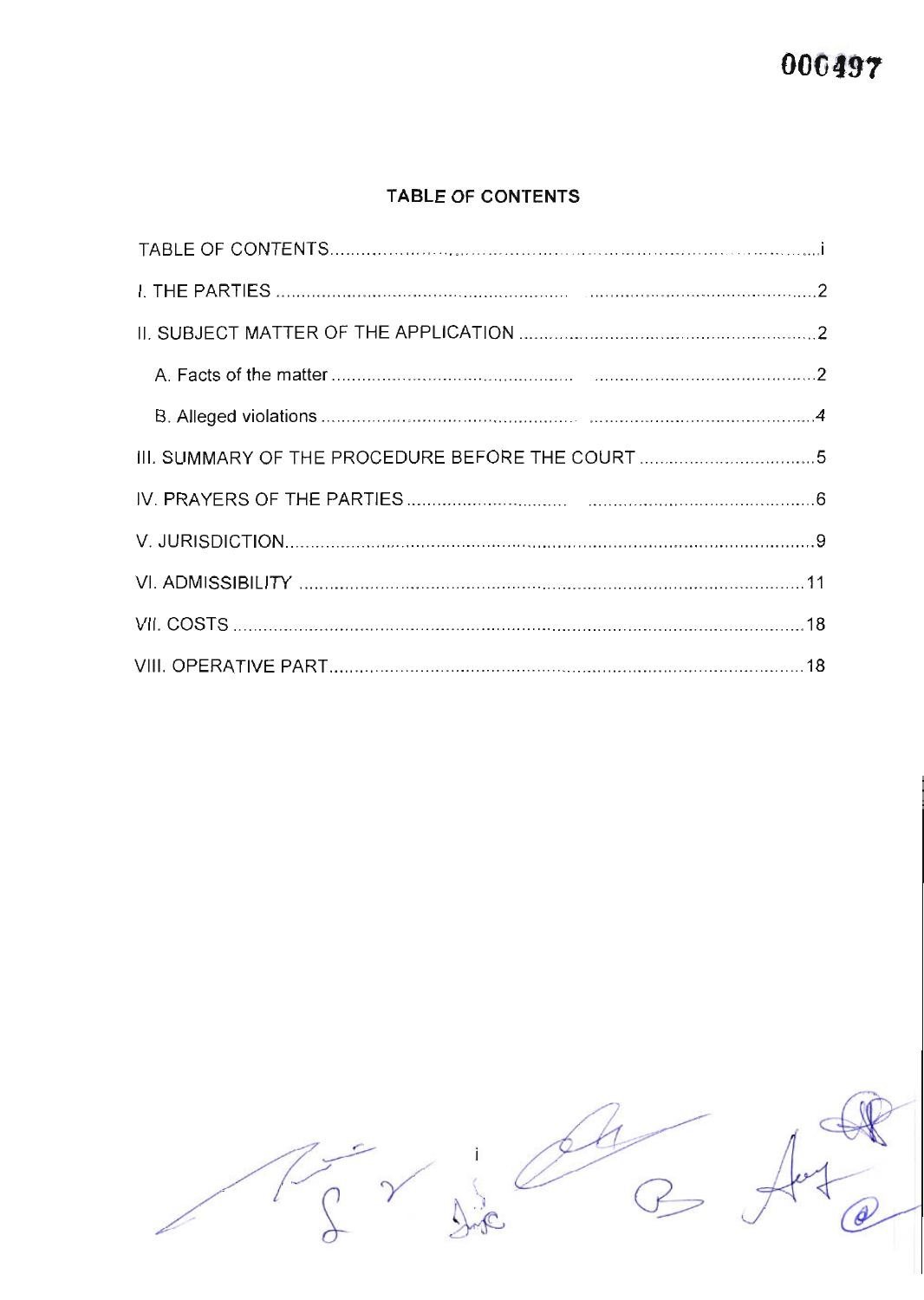The Court composed of: Sylvain ORÉ, President; Ben KIOKO, Vice-President; Rafaâ BEN ACHOUR, Angelo V. MATUSSE, Suzanne MENGUE, Tujilane R. CHIZUMILA, Chafika BENSAOULA, Blaise TCHIKAYA, Stella l. ANUKAM and lmani D. ABOUD Judges; and Robert ENO, Registrar.

ln the Matter of

Dexter Eddie JOHNSON

represented by

Saul Lehrfreund, Co-Executive Director, The Death Penalty Project

Versus

REPUBLIC OF GHANA

represented by

- i. Miss Gloria Afua AKUFFO, Attorney General and Minister of Justice;
- ii. Mr Godfred Yeboah DAME, Deputy Attorney General and Deputy Minister of Justice;
- iii. Mrs Helen A.A. ZIWU, Solicitor General;
- iv. Mrs Yvonne Atakora OBUOBISA, Director of Public Prosecution;

after deliberation, renders the following Ruling:

1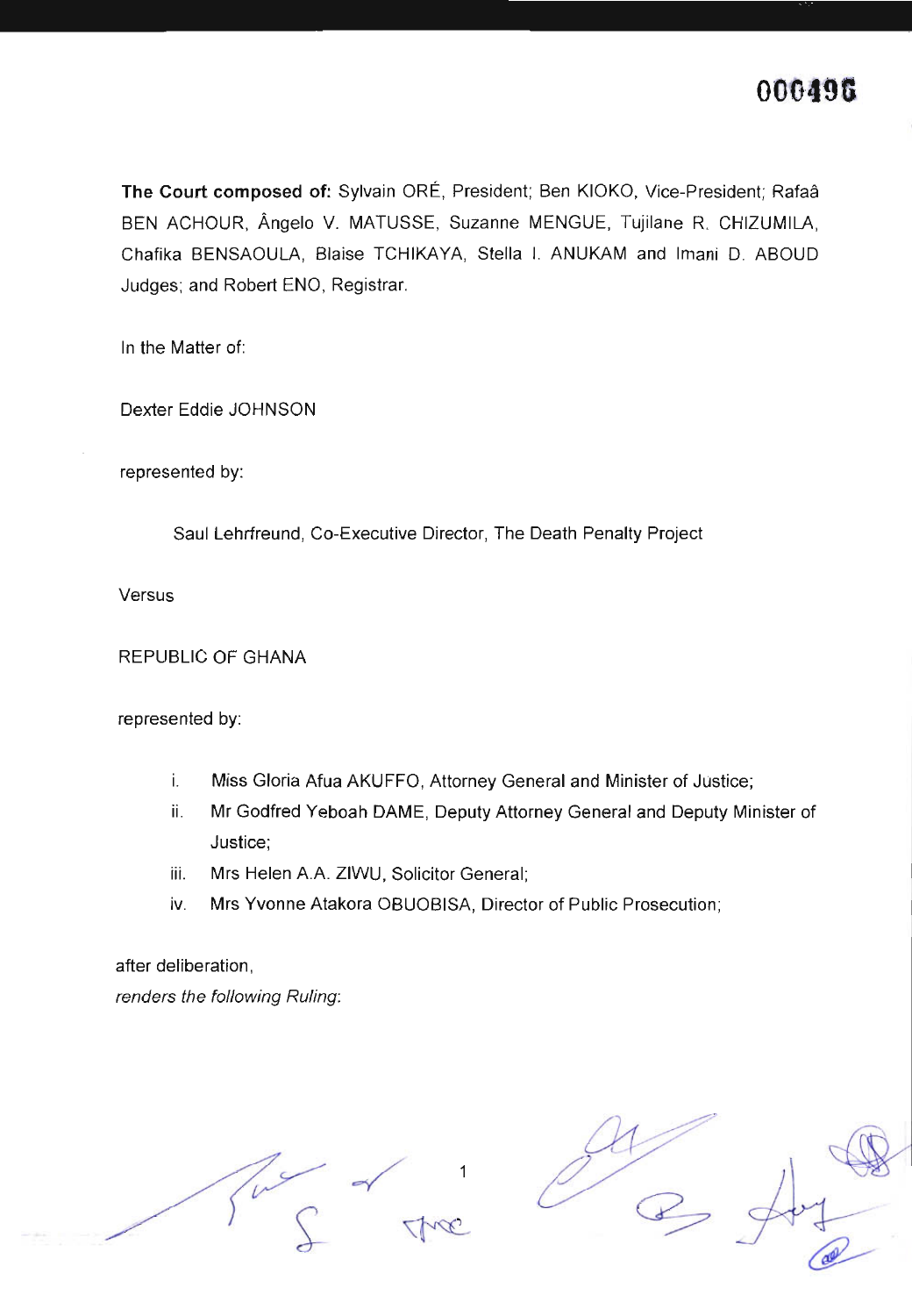## I. THE PARTIES

- 1 Dexter Eddie Johnson (hereinafter referred to as "the Applicant"), is a dual national of the Republic of Ghana and Great Britain who was convicted and sentenced to death for murder and is currently on death row awaiting execution.
- $\mathfrak{D}$ The Application is filed against the Republic of Ghana (hereinafter referred to as "the Respondent State"), which became a Party to the African Charter on Human and Peoples' Rights (hereinafter referred to as "the Charter") on 1 June 1989 and to the Protocol to the African Charter on Human and Peoples' Rights on the Establishment of the African Court on Human and Peoples' Rights (hereinafter referred to as "the Protocol") on 16 August 2005. lt deposited, on 10 March 2011, a Declaration under Article 34(6) of the Protocol, through which it accepts the jurisdiction of the Court to receive cases from individuals and Non-Governmental Organisations.

#### II. SUBJECT MATTER OF THE APPLICATION

#### A. Facts of the matter

- It emerges, from the Application, that on 27 May 2OO4, an American nationalwas killed near the village of Ningo in the Greater Accra region of Ghana. The Applicant was accused of committing this crime and brought to trial. He denied the offence. On 18 June 2008, the Fast Track High Court in Accra, convicted the Applicant of the murder and sentenced him to death. 3
- The Applicant appealed his conviction and sentence before the Court of Appeal, arguing that while the death penalty per se is authorised by Article 13(1) of the Constitution of Ghana, the mandatory imposition of the death sentence, on which the Constitution was silent, was unconstitutional. To buttress this assertion, the Applicant argued that the mandatory death penalty violates the right not to be subjected to inhuman and degrading treatment or punishment, the right not to be 4

( $\circledcirc$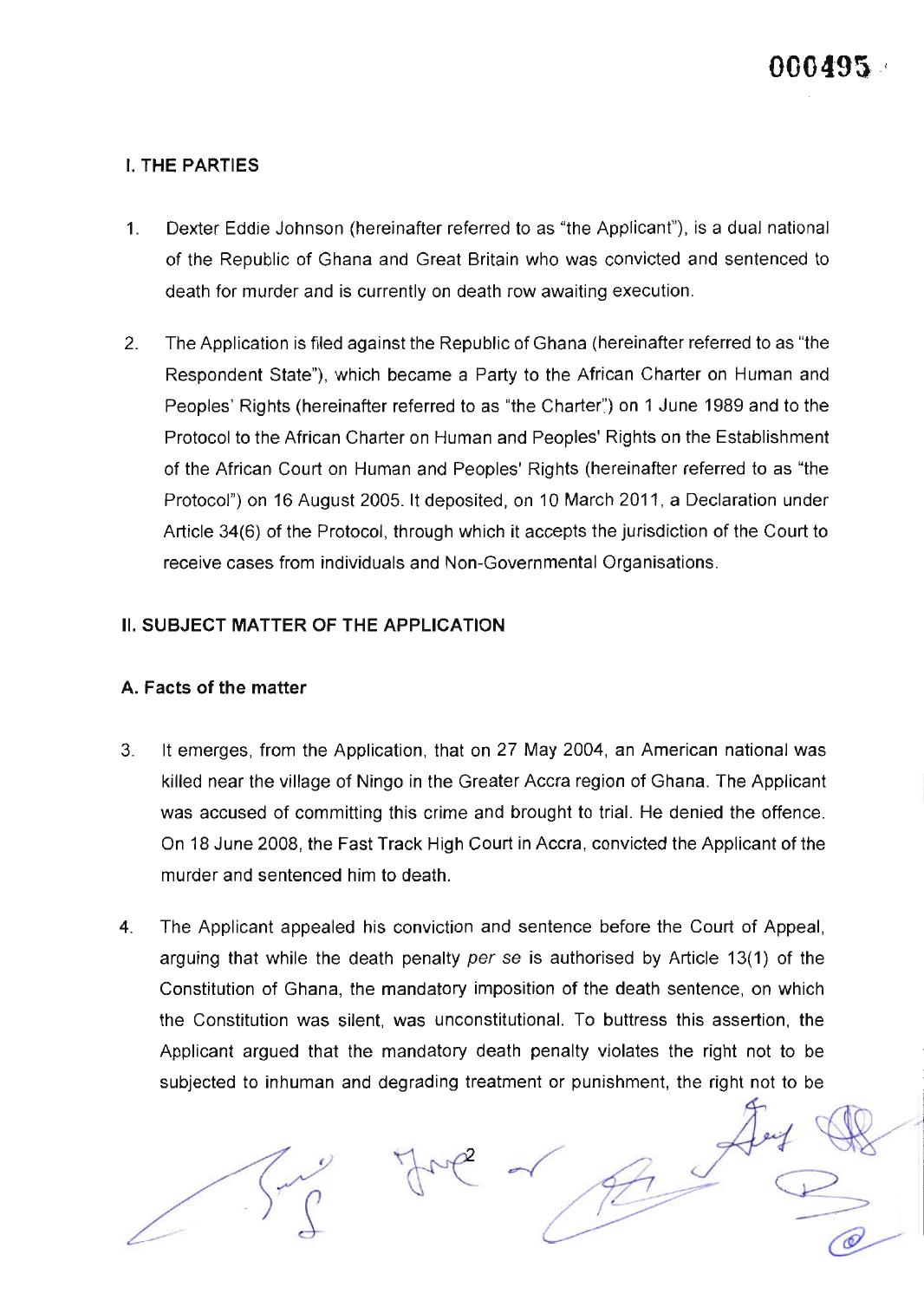00049.

arbitrarily deprived of life and the right to a fair trial, all of which are protected by Ghana's Constitution.

- 5 On 16 July 2009, the Court of Appeal dismissed the appeal both on the conviction and sentence.
- 6 The Applicant further pursued his appeal against both the conviction and sentence before the Supreme Court and on 16 March 2011 his appeal was, again, dismissed.
- 7 Subsequently, in December 2011 and April 2012, respectively, the Applicant made two clemency petitions to the President of Ghana.
- 8 In July 2012, the Applicant filed a communication to the United Nations Human Rights Committee (hereinafter referred to as "the HRC") under the First Optional Protocol to the lnternational Covenant on Civil and Political Rights.
- $9<sub>1</sub>$ On 27 March 2014, the HRC found, in its Views, that since the only punishment for murder under Ghanaian law was the death penalty, courts had no discretion but to impose the only sentence permitted by law. The HRC held that the automatic and mandatory imposition of the death penalty constitutes an arbitrary deprivation of life contrary to Article 6(1) of the lnternational Covenant on Civil and Political Rights (hereinafter referred to as 'the ICCPR'). 1 lt thus ordered the Respondent State to provide the Applicant with an effective remedy including the commutation of his sentence. The HRC also reminded the Respondent State that it was under a duty to avoid similar violations in future including by adjusting its legislation in line with the provisions of the ICCPR.
- 10. The HRC requested the Respondent State to file, within one hundred and eighty (180) days, information about the measures taken to give effect to its Views and also requested the Respondent State to publish the HRC's Views and have them widely disseminated in the Respondent State. The HRC also reminded the Respondent

<sup>1</sup> Article 6(1) provides as follows: "Every human being has the inherent right to life. This right shall be protected by law. No one shall be arbitrarily deprived of his life.'

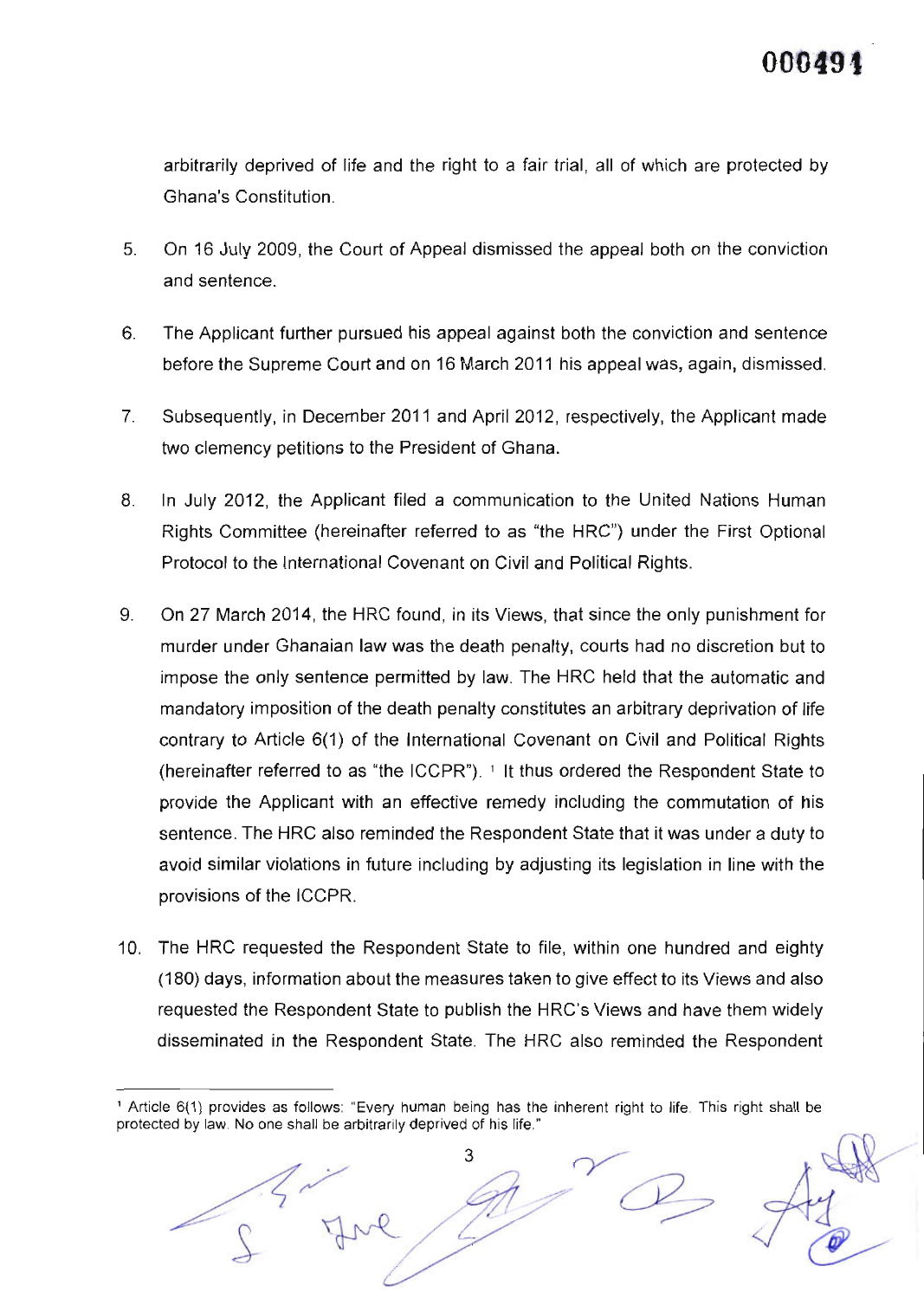State that by becoming a party to the First Optional Protocol to the ICCPR it had recognised the competence of the HRC to determine whether there had been a violation of the ICCPR and to provide an effective and enforceable remedy when a violation is established<sup>2</sup>

- 11. The Respondent State has not implemented the Views of the HRC. The Applicant remains on death row and his death sentence has not been commuted.
- 12. Since the Respondent State has not acted on the Views of the HRC, the Applicant decided to apply to this Court for the protection of his rights. The Applicant, while acknowledging the fact that there is a long-standing de facto moratorium on carrying out executions in the Respondent State, argues that this has no bearing on the merits of this Application.

#### B. Alleged violations

- 13. The Applicant alleges that the imposition of the mandatory sentence of death, without consideration of the individual circumstances of the offence or the offender, violates the following rights:
	- a) The right to life under Article 4 of the Charter;
	- b) The prohibition of cruel, inhuman or degrading treatment or punishment under Article 5 of the Charter;
	- c) The right to a fair trial under Article 7 of the Charter;
	- d) The right to life under Article 6(1), the right to protection from inhuman punishment under Article 7, the right to a fair trial under Article 14(1) and the right to a review of a sentence under Article 14(5) of the ICCPR; and

<sup>&</sup>lt;sup>2</sup>Communication No. 2117/2012 Dexter Eddie Johnson v Ghana, 27 March 2014. (hereinafter referred to as "Dexter Johnson v Ghana" (HRC)).

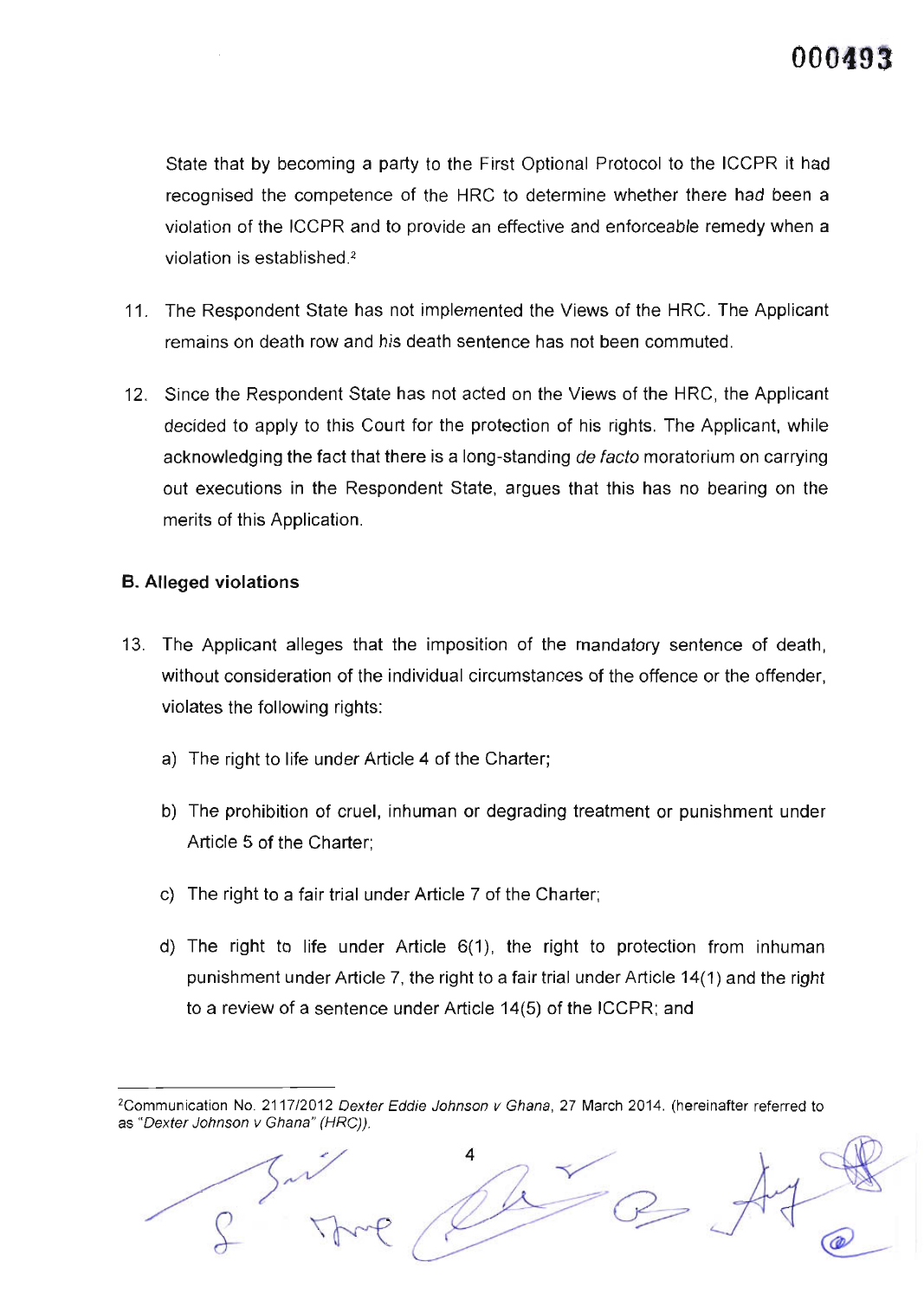

- e) The right to life, and the protection of cruel, inhuman or degrading treatment or punishment under Article 5 of the Universal Declaration of Human Rights (hereinafter referred to as the "UDHR ").
- 14. The Applicant also submits that by failing to give effect to the rights cited above the Respondent has also violated Article 1 of the Charter.

## III. SUMMARY OF THE PROCEDURE BEFORE THE COURT

- 15. The Application was filed on 26 May 2017 and served on the Respondent State by a notice dated 22 June 2017, directing the Respondent State to file the names and addresses of its representatives and its Response to the Application within thirty (30) and sixty (60) days of receipt of the notice respectively, in accordance with Rules 35(2) (a) and 35 (4) (a) of the Rules of the Court (hereinafter referred to as "the Rules").
- 16. On 28 September 2017, the Court, upon the Applicant's request, ordered Provisional Measures directing that the Respondent State should refrain from executing the Applicant pending the determination of the Application.
- 17. On 28 May 2018, the Registry received the Respondent State's Response to the Application and the Respondent State's Report on lmplementation of Provisional Measures. On 31 May 2018 the Registry transmitted these to the Applicant and requested him to file his Reply, if any, within thirty (30) days of receipt of the notice. The Applicant's Reply was received by the Registry on 5 July 2018.
- 18. On 10 August 2018, the Registry received the Applicant's submissions on reparations and transmitted these to the Respondent State by a notice dated 14 August 2018 requesting it to file the Response thereto within thirty (30) days of receipt of the notice.

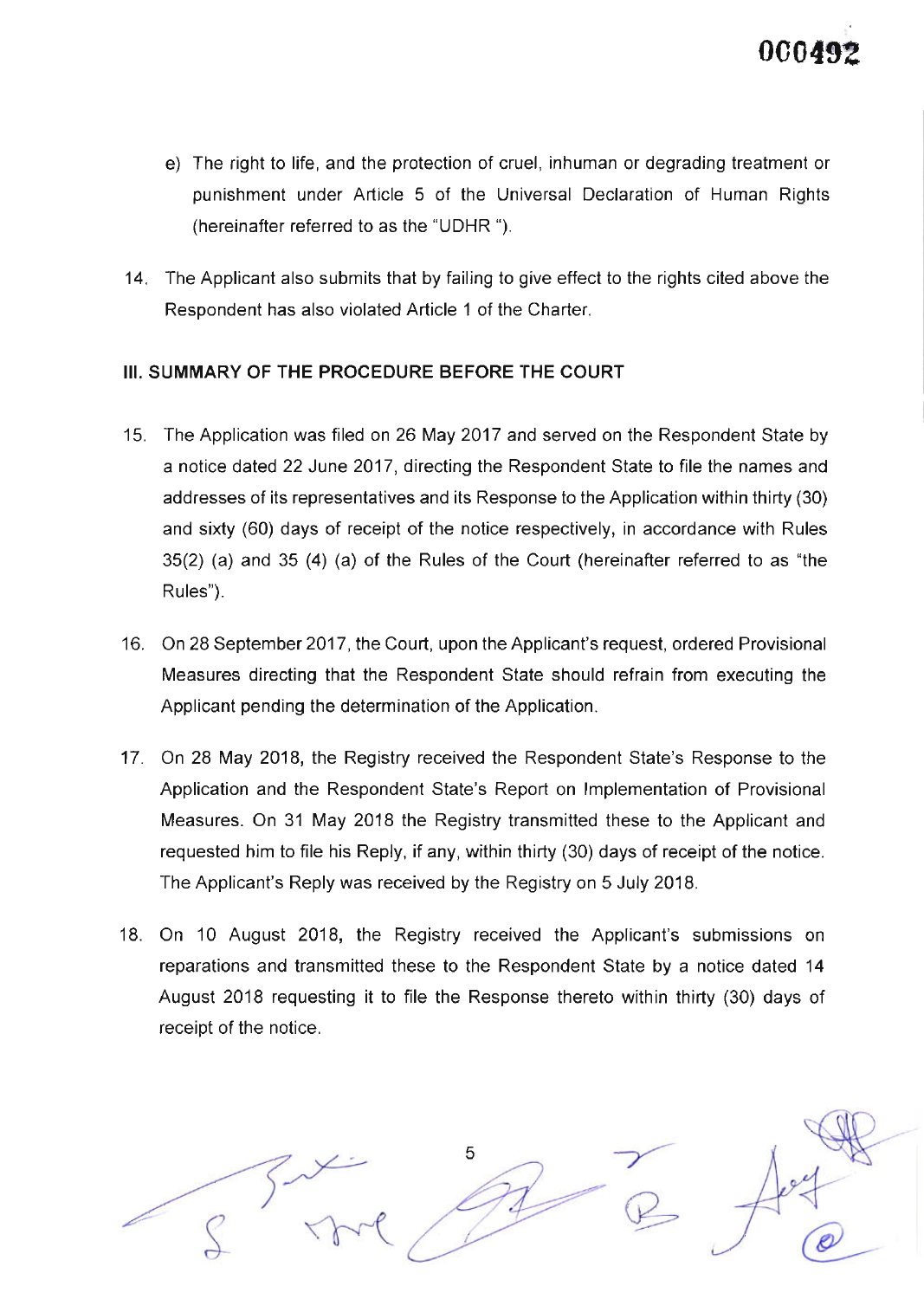- 19. On 11 September 2018, the Registry received a letter from the Applicant requesting to file further written submissions on the admissibility of the application and also providing a list of counsel who would appear for the public hearing, if any.
- 20. On 7 November 2018, the Registry sent a letter to the Applicant, copied to the Respondent State, informing the Applicant that the Court had denied his request to file additional submissions on the admissibility of the Application.
- 21. On 14 December 2018, the Registry received the Respondent State's Response to the Applicant's Submissions on Reparations and on 19 December 2018 this was transmitted to the Applicant for information.
- 22. On 4 February 2019, the Parties were informed that the pleadings had formally been closed.
- 23. On 20 March 2018 the Registry informed the Applicant that the Court would not hold a public hearing in the matter.

## IV. PRAYERS OF THE PARTIES

24. The Applicant prays the Court for the following

### On merits

- "a. For the Court to grant a declaration that the imposition of the mandatory death penalty on the Applicant violates Articles 4, 5 and 7 of the Charter, Articles 6(1), 7, 14(1) and 14(5) of the ICCPR and Articles 3, 5 and 10 of the UDHR.
- b. For the Court to grant a declaration that by failing to adopt legislative or other measures to give effect to the Applicant's rights under Article 4, 5 and 7 of the Charter, the Respondent State also violated Article 1 of the Charter.
- c. For the Court to order the Respondent to take immediate steps to effect the prompt substitution of the Applicant's sentence of death with a sentence of life

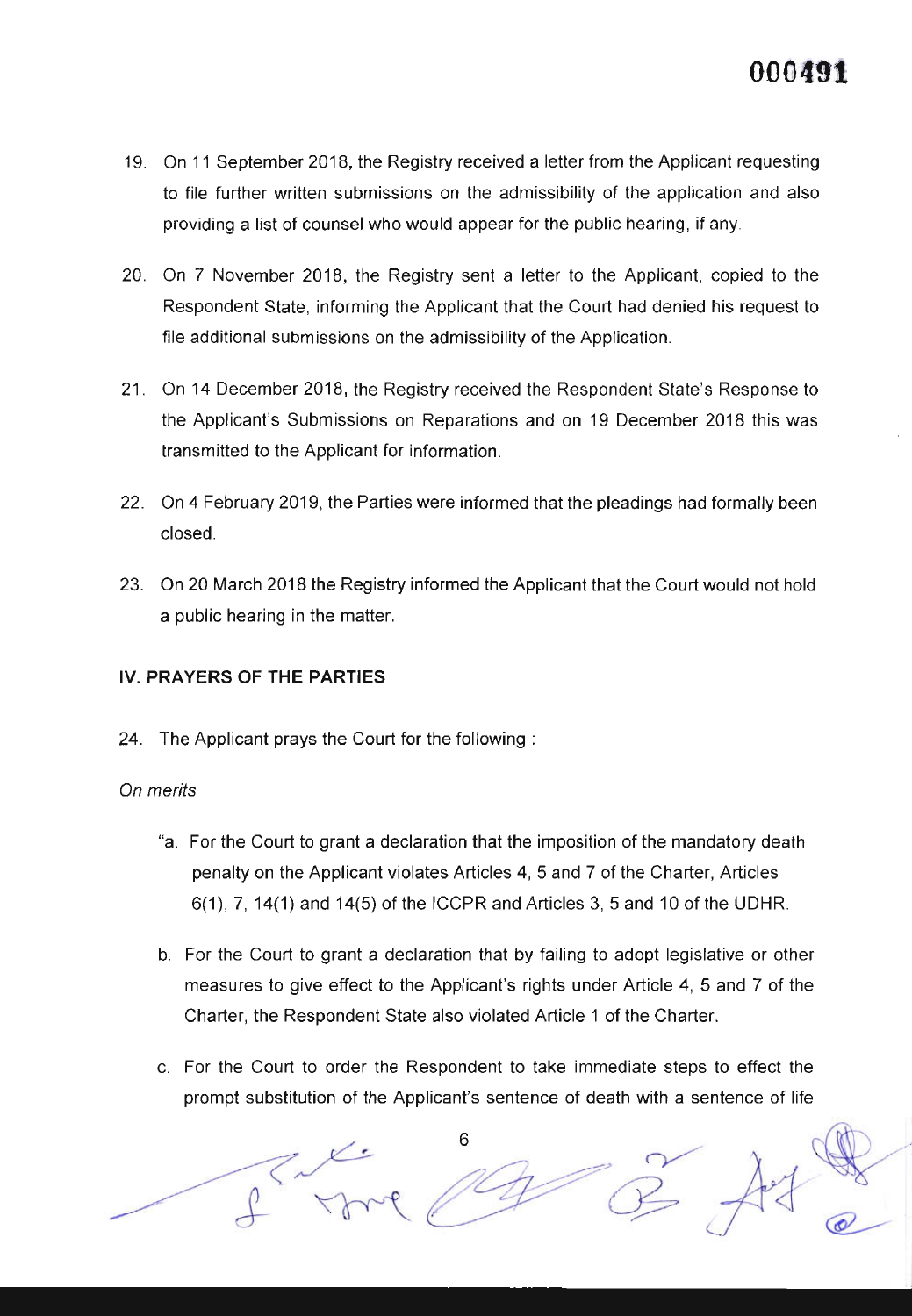imprisonment or such other non-capital sentence as reflects the circumstances of the offence and the offender and the violations of his rights under the Charter.

d. For the Court to order the Respondent State to take legislative or other remedial measures to give effect to the Court's findings in their application to other persons."

#### On reparations

- "e. An order for the Respondent State not to carry out the death penalty imposed on the Applicant and to take immediate remedial measures, by commutation or otherwise, to effect the prompt substitution of the Applicant's sentence of death with a sentence of life imprisonment or such other non-capital sentence as reflects the circumstances of the offence and the offender and the violations of his rights under the Charter and other relevant instruments.
- f. An order for the Respondent State to amend its laws in order to bring them in line with the relevant provisions of the applicable international instruments, including Articles  $3(2)$ , 4, 5 and 7 of the Charter, Articles  $6(1)$ , 7, 14(1) and 14(5) of the ICCPR and Articles 3, 5, 7 and 10 of the UDHR, by amending section 46 of the Criminal Offences Act, 1960 (Act 29) so that the death penalty is not stipulated as the mandatory sentence for the offence of murder.
- g. An order for the Respondent State to review within six months from the date of this judgment the sentences of all prisoners in the Respondent State who have been mandatorily sentenced to death and to adopt remedial measures by commutation or otherwise to ensure that such sentences are compatible with this judgment.
- h. An order that the judgment of the Court represents a form of reparation for the moral prejudice suffered by the Applicant as a result of the imposition of an unlaMul mandatory death sentence and his subsequent incarceration on death

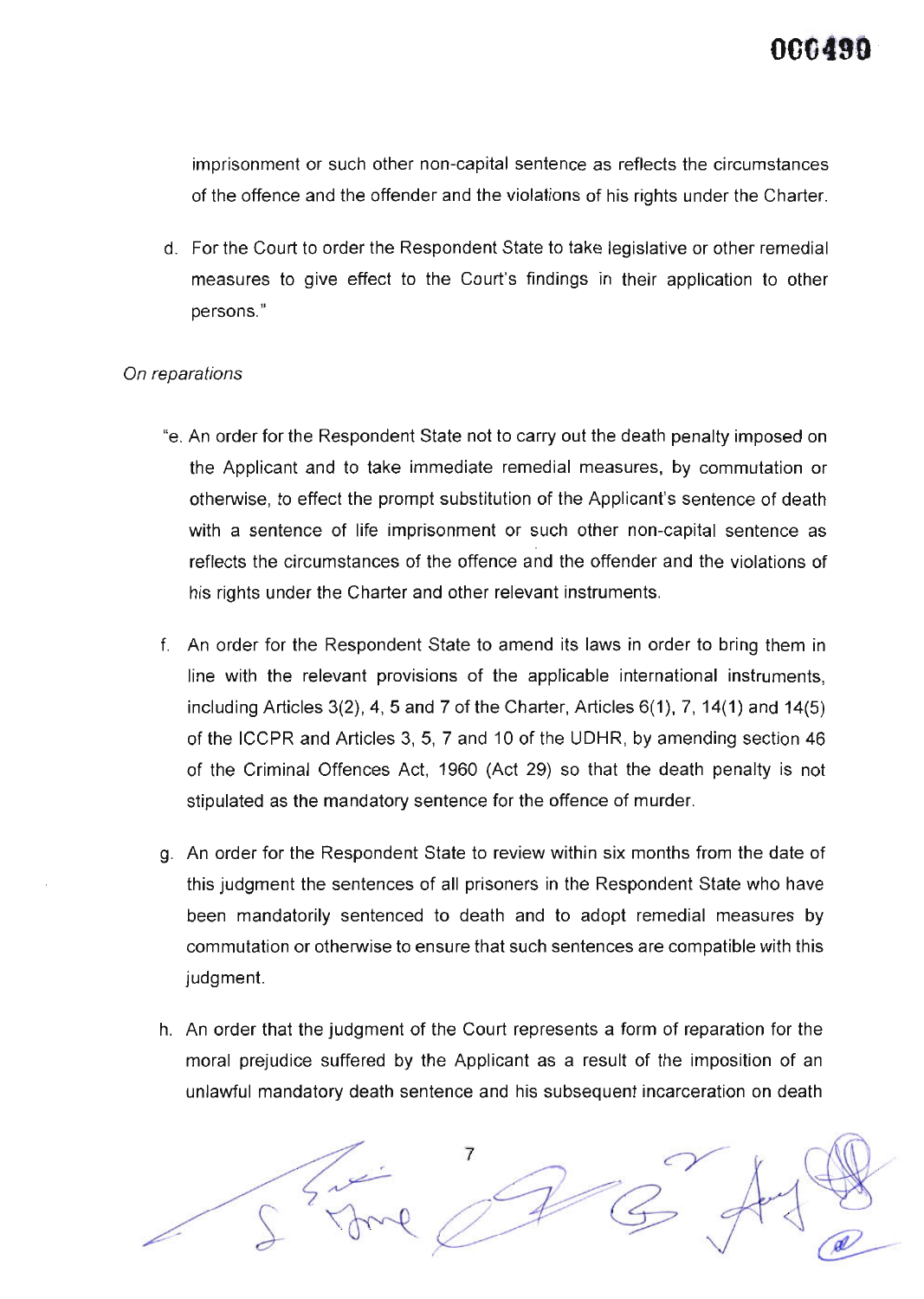row pending execution of sentence and an order that, in addition, the Respondent State shall pay the Applicant a sum in such amount as the Courts sees fit as reparations for the said prejudice.

- An order for such other reparations as the Court sees fit
- j. An order for the Respondent State to publish within six months from the date of the judgment:
	- a summary in English of the judgment as prepared by the Registry of the Court in the Ghana Gazette;
	- the summary in English of the judgment as prepared by the Registry of the Court in a widely read national daily newspaper; and
	- the full text of the judgment in English on the official website of the Respondent State, to remain available for a period of at least one year. a
- k. An order for the Respondent State to submit to the Court within six months from the date of this judgment a report on the status of compliance with all the orders contained within it.
- l. An order that each party bear its own costs.
- 25. The Respondent State prays the following declarations from the Court

#### On merits

- "a. That the death penaltywas imposed on the Applicant in accordance with the proper judicial process in Ghana and was therefore not in violation of Articles 4, 5 and 7 of the Charter.
- b. That the Respondent State has not violated Article 1 of the Charter.
- c. That the Application be dismissed in its entirety.
- d. That all the reliefs sought by the Applicant be denied."

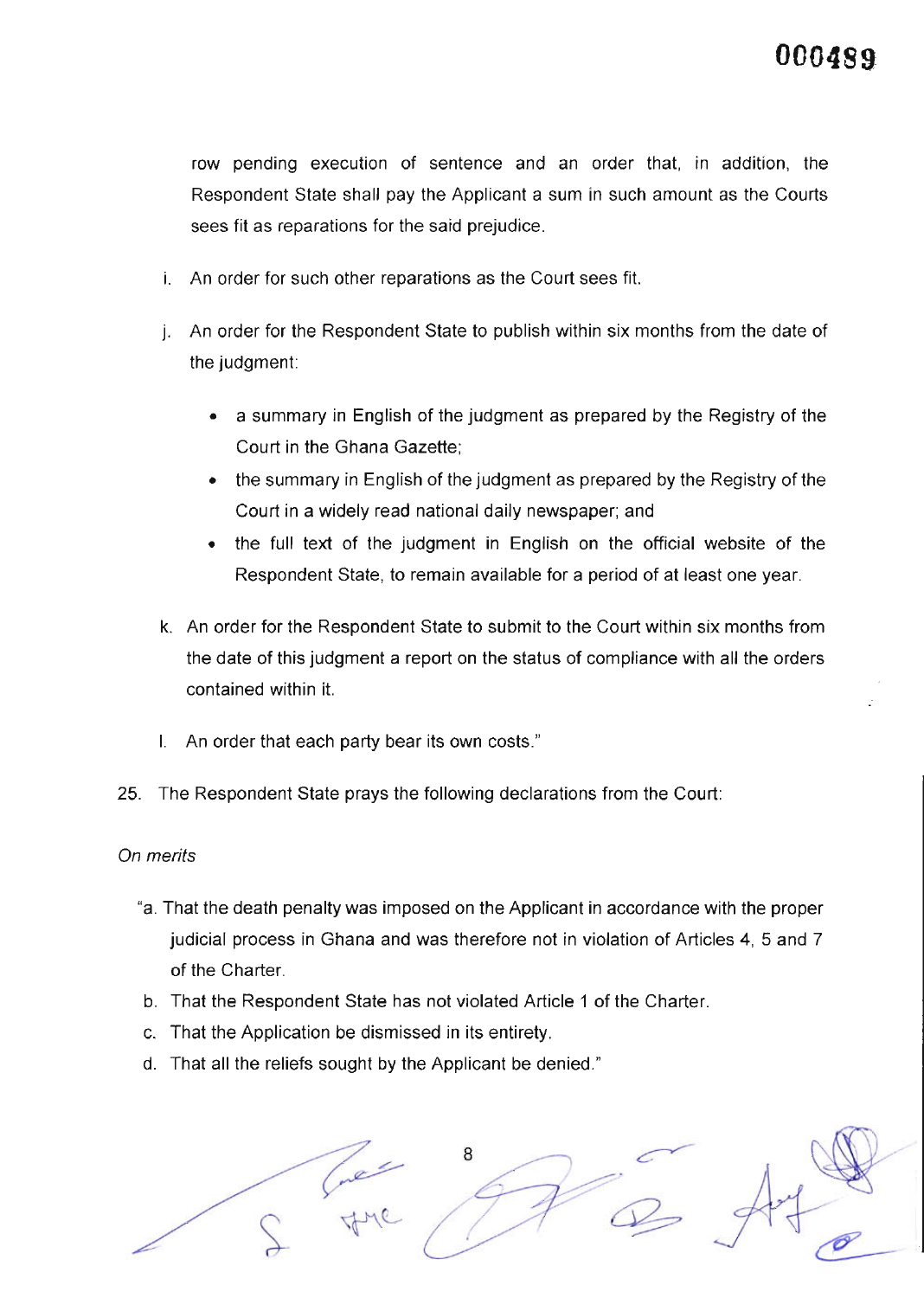## On reparations

- "e. That the death penalty was imposed on the Applicant in accordance with the proper judicial process in Ghana and was therefore not in violation of Article 4, 5 and 7 of the Charter;
- f. That the Respondent State has not violated Article 1 of the Charter.
- g. That Applicant has not established any grounds for reparations and as such the reparations sought by the Applicants should be denied."

### V. JURISDICTION

- 26. Under Article 3(1) of the Protocol the "jurisdiction of the Court shall extend to all cases and disputes submitted to it concerning the interpretation and application of the Charter, this Protocol and any other relevant Human Rights instrument ratified by the States concerned." Further, in terms of Rule 39(1) of the Rules "the Court shall conduct preliminary examination of its jurisdiction ...".
- 27. The Applicant submits that the Court has previously ruled that as long as the rights alleged by the Applicant(s) are protected by the Charter or any other human rights instrument ratified by the State in question then the Court will have jurisdiction over the matter.3 ln the present Application, the Applicant set out the specific provisions of the Charter, the ICCPR and the UDHR that he alleges have been violated by the Respondent State and submitted that the Court has material jurisdiction to hear this matter.4
- 28. The Applicant further avers that the Court has personal jurisdiction, temporal jurisdiction and territorial jurisdiction in the present matter.

<sup>4</sup> The Applicant alleges that the Respondent State has violated Articles 4, 5 and 7 of the Charter together with Articles 6(1), 7, 14(1) and 14(5) of the ICCPR and Articles 3, 5 and 10 of the UDHR.



<sup>3</sup>Application No. 006/2013. Judgment of 18/03/2016 (Merits), Wilfred Onyango Nganyi & Others v United Republic of Tanzania, § 57.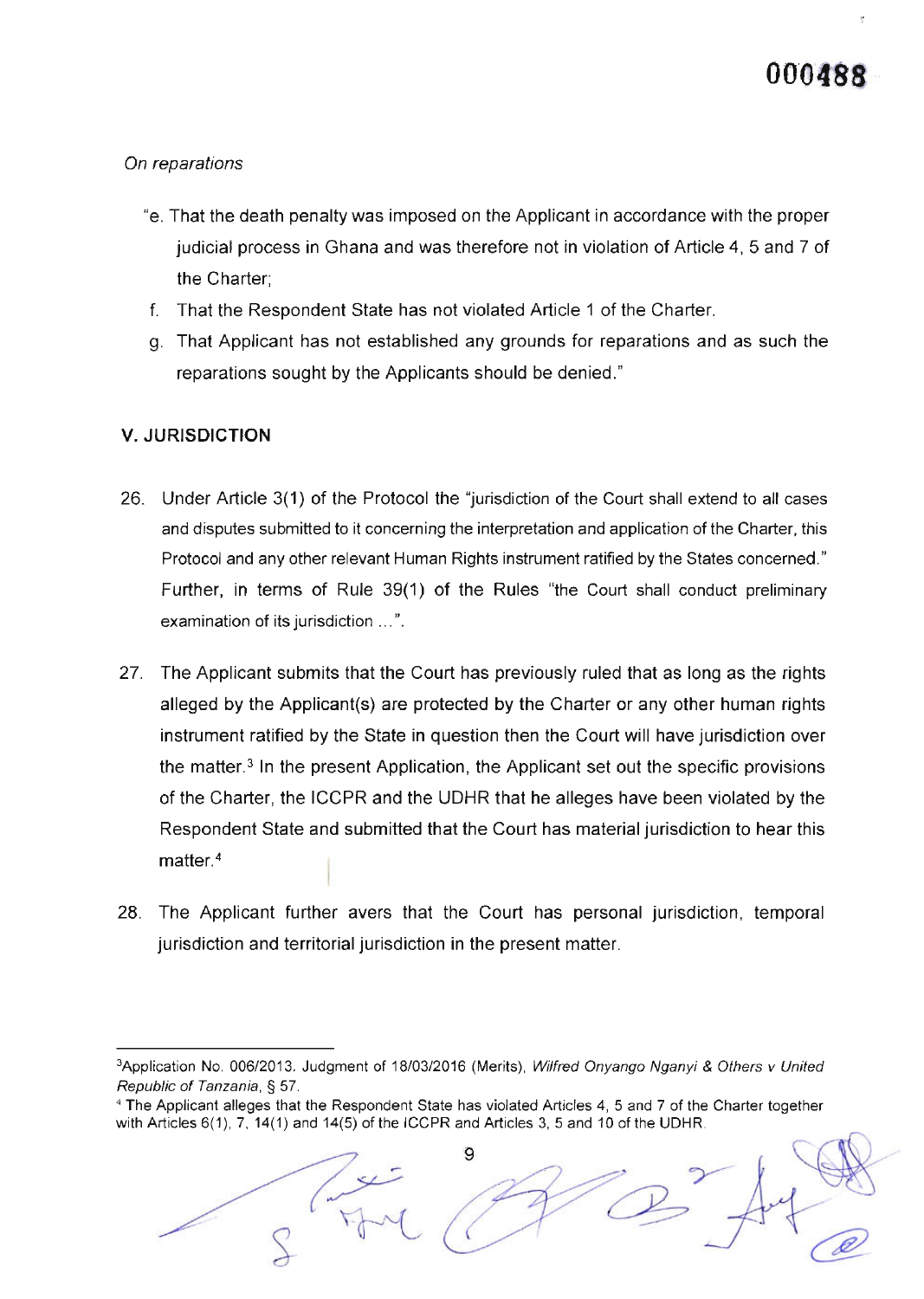29. The Respondent State did not make any submissions regarding the Court's jurisdiction to hear this case.

\*\*\*

- 30. Notwithstanding the absence of any objection to the Court's jurisdiction by the Respondent State, the Court must satisfy itself that it has jurisdiction before it proceeds.
- 31. ln this Application, the Court finds that it has
	- Ì. material jurisdiction given that the Application invokes violations of human rights protected under the Charter and other human rights instruments ratified by the Respondent State;
	- il personaljurisdiction given that the Respondent State is a Party to the Protocol and has deposited the declaration prescribed under Article 34(6) thereof, allowing individuals to institute cases directly before it, in accordance with Article 5(3) of the Protocol;
	- iii. temporal jurisdiction since the alleged violations are continuous, given that the Applicant remains sentenced on the basis of what he considers as not being in line with the provisions of the Charter and other human rights instruments;<sup>5</sup>
	- IV territorial jurisdiction because the alleged violations took place in the Respondent State's territory and the Respondent State is a State Party to the Protocol.
- 32 ln view of the foregoing, the Court holds that it has jurisdiction to hear the instant Application.

<sup>&</sup>lt;sup>5</sup> Application No. 013/2011. Judgment of 21/06/2013 (Merits), Beneficiaries of Late Norbert Zongo and Others v Burkina Faso, §§ 73-74 (hereinafter referred to as "Norbert Zongo v Burkina Faso").

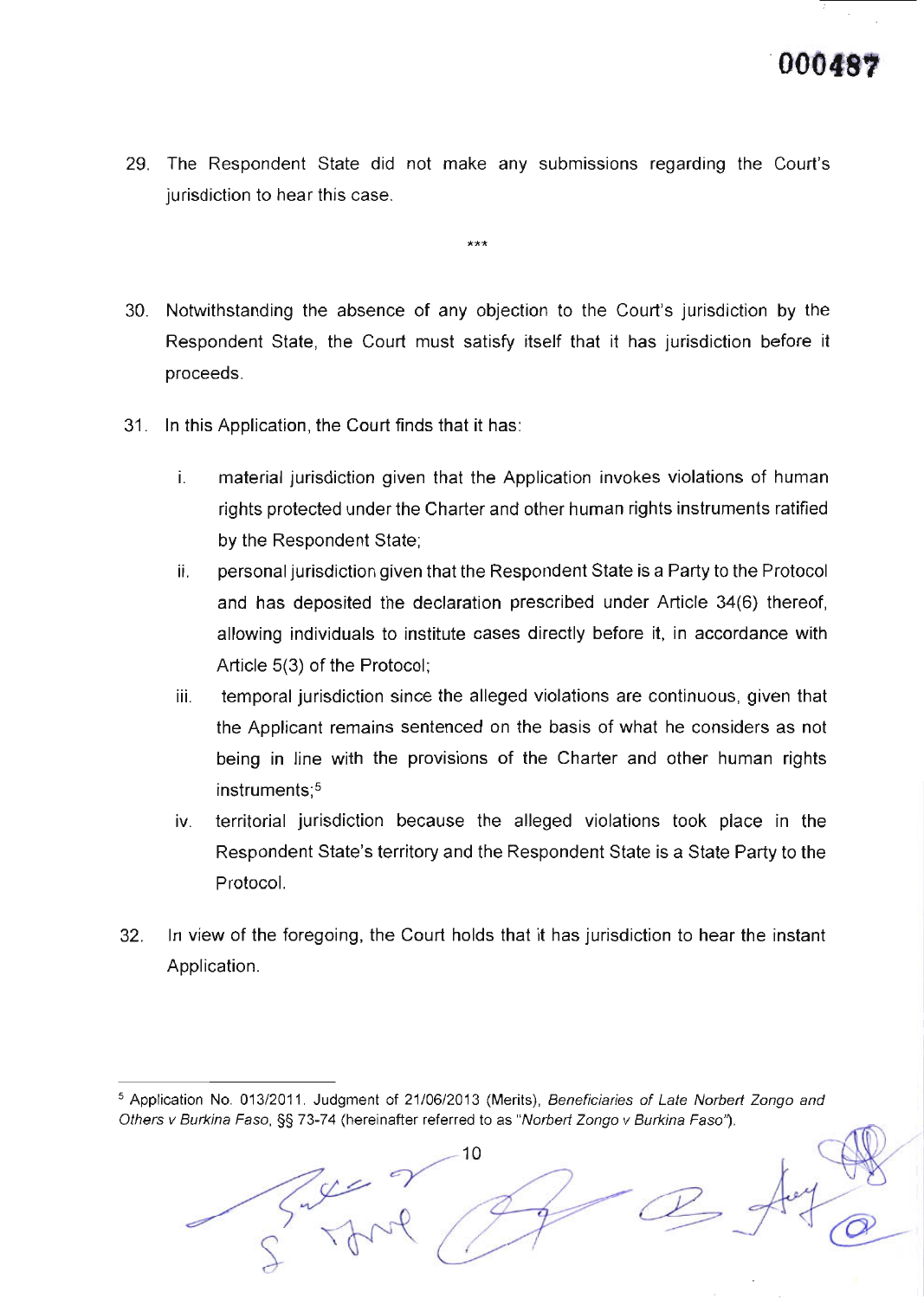#### VI. ADMISSIBILITY

- 33. ln terms of Article 6 (2) of the Protocol, "the Court shall rule on the admissibility of cases taking into account the provisions of Article 56 of the Charter". Pursuant to Rule 39 of its Rules, "the Court shall conduct preliminary examination ... of the admissibility of the Application in accordance with Articles 50 and 56 of the Charter and Rule 40 of these Rules".
- 34. Rule 40 of the Rules, which in essence restates Article 56 of the Charter, stipulates that Applications shall be admissible if they fulfil the following conditions:
	- "1 . lndicate their authors even if the latter request anonymity,
	- 2. Are compatible with the charter of the organization of African Unity or with the present Charter,
	- 3. Are not written in disparaging or insulting language'
	- 4. Are not based exclusively on news disseminated through the mass media,
	- 5. Are filed after exhausting local remedies, if any, unless it is obvious that this procedure is unduly prolonged,
	- 6. Are filed within a reasonable period from the time local remedies are exhausted or from the date the Commission is seized of the matter, and
	- 7. Do not deal with cases which have been settled by the States involved in accordance with the principles of the Charter of the United Nations, or the Charter of the Organization of African Unity or the provision of the present Charter."
- 35. The Applicant submits that the Application discloses the Applicant's identity since he did not request anonymity. Furthermore, he avers that the Application accords with the objectives of the African Union because it invites the Courl to consider whether the Respondent State is meeting its obligations to protect the Applicant's rights under the Charter. ln support of his submission, he cites the case of Peter Chacha v Tanzania, where the Court held that an application will be admissible if its facts reveal a *prima facie* violation of a protected right.<sup>6</sup>

<sup>6</sup>Application No. 003/2012. Ruling of 28/03/2014 (Jurisdiction and Admissibility), Peter Chacha v United Republic of Tanzania, \$123.

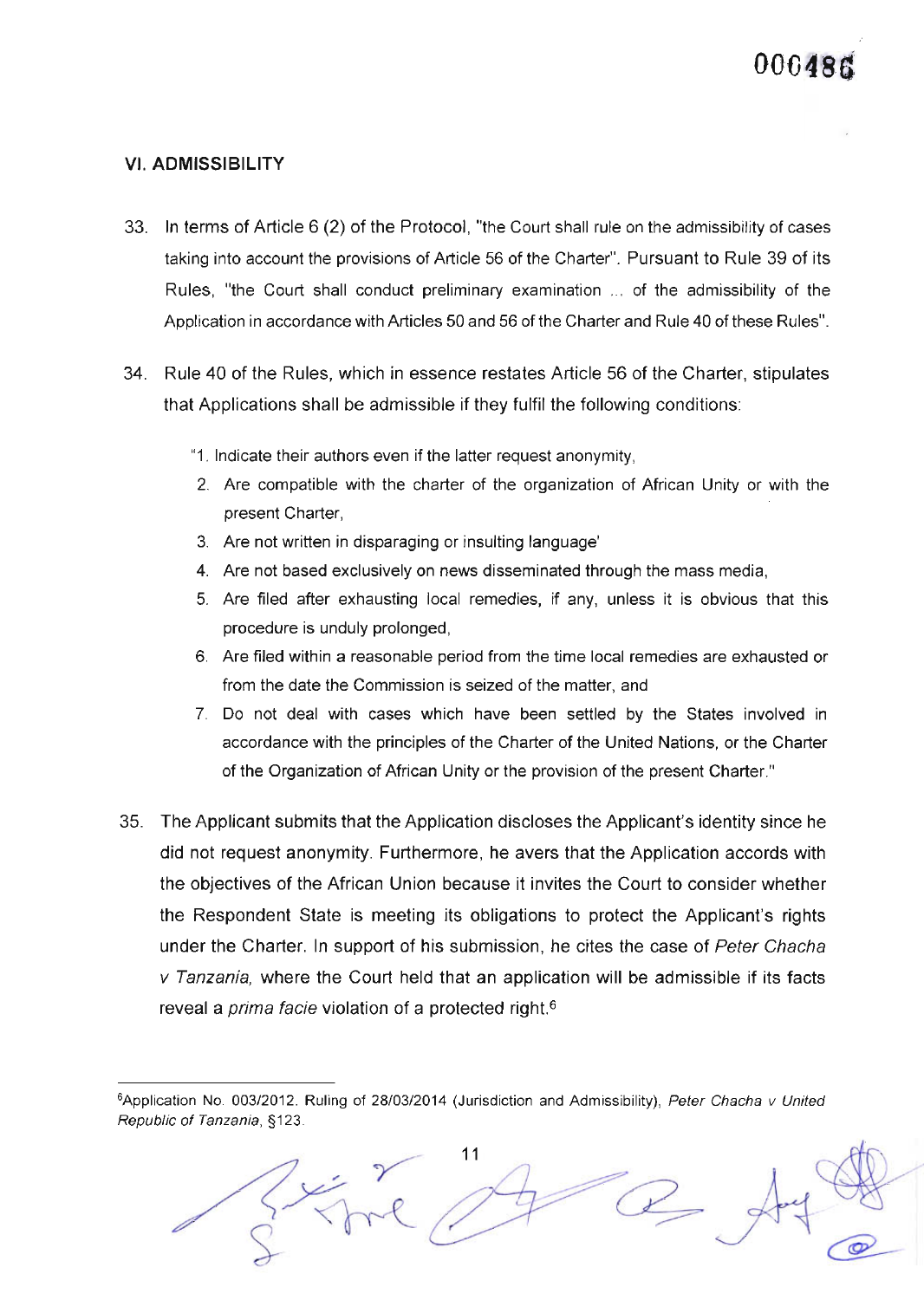

- 36. The Applicant also submits that the Application does not contain disparaging or insulting language and the Application is not based on news disseminated through the mass media.
- 37. The Applicant further submits that local remedies have been exhausted since he has taken his appeal against the imposition of the mandatory death penalty as far as possible within the Respondent State's domestic courts, namely the Supreme Court of Ghana which is the highest court in Ghana from which no further appeal can be brought.
- 38. The Applicant further avers that he is lay, indigent and incarcerated and after exhausting local remedies, he unsuccessfully attempted to use "extraordinary measures' by pursuing an application for clemency and then filing an application to the HRC before turning to this Court. The Applicant, therefore, submits that the Application was filed within a reasonable time since he explored "extraordinary measures" before bringing the Application to the Court. The Applicant relies on the case of Alex Thomas v Tanzania in support of his submission.<sup>7</sup>
- 39. Lastly, the Applicant submits that the Application does not raise matters or issues previously settled by the parties in accordance with the principles of the Charter of the United Nations, the Constitutive Act of the African Union, the provisions of the Charter or of any legal instrument of the African Union.
- 40. ln this regard, the Applicant submits that the fact that the HRC has adopted Views in his case does not preclude the admissibility of the present Application under Rule 40(7) of the Rules since the HRC did not address any matter or issue in accordance with the principles of the Charter of the United Nations, the Constitutive Act of the African Union, the provisions of the Charter or of any legal instrument of the African Union and the Views of the HRC were based on the ICCPR which contains its own

<sup>&</sup>lt;sup>7</sup>Application No. 005/2013. Judgment of 20/11/2015 (Merits), Alex Thomas v United Republic of Tanzania, (hereinafter referred to as "Alex Thomas v Tanzania") §§ 73 -74.

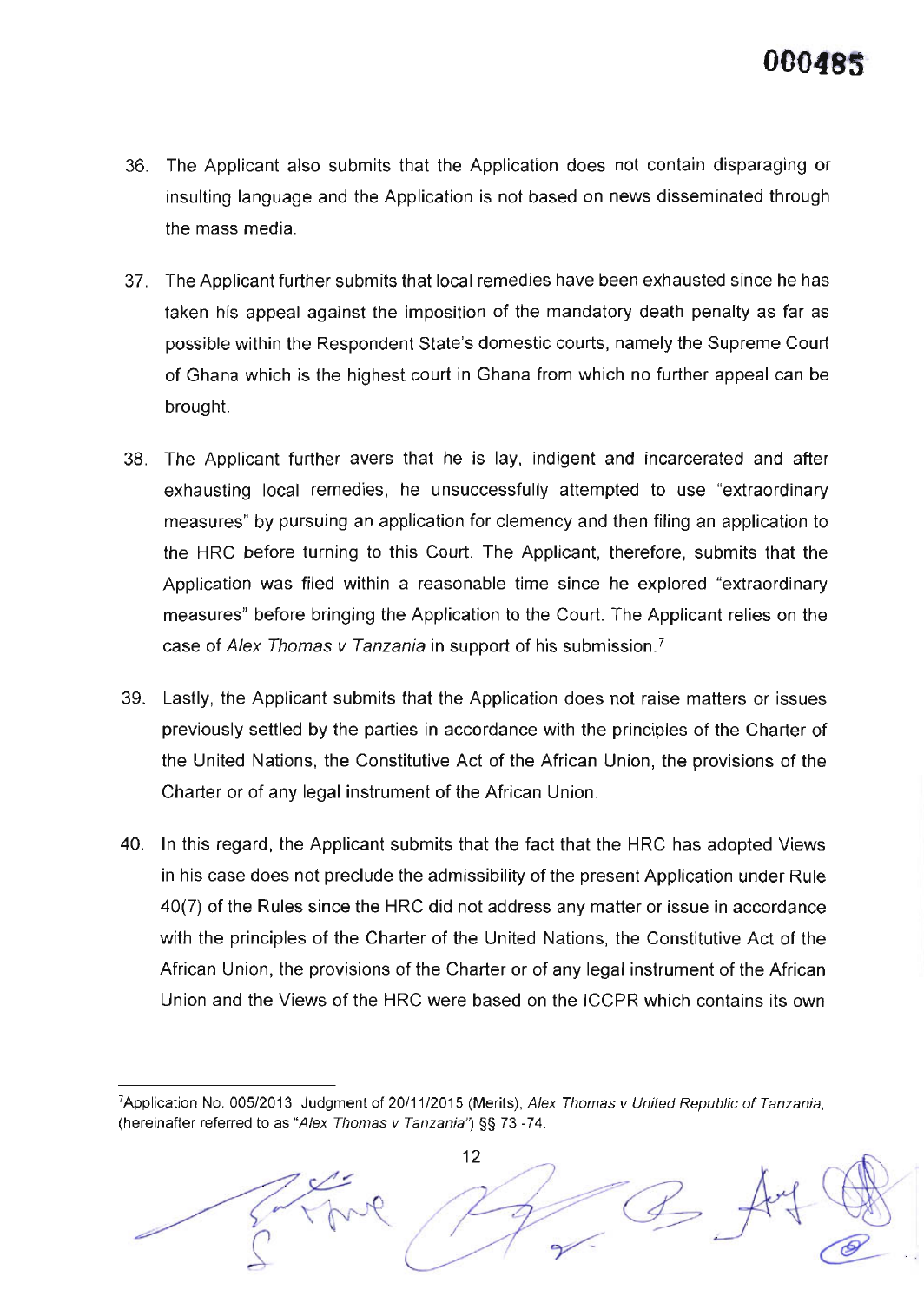

 $\mathbb{Q}$ 

@-

detailed provisions on human rights which are separate and distinct from the Charter of the United Nations and the other instruments listed in Rule 40(7) of the Rules.

- 41 . Furthermore, the Applicant avers that none of the issues in the HRC proceedings have been settled by the parties because the Respondent State has chosen to ignore the HRC's Views such that the issues remain entirely unsettled and unresolved.
- 42. The Respondent State submits that in determining the admissibility of the Application the Court should be guided by the provisions of Article 56(5) of the Charter, Article 6(2) of the Protocol and Rule 40 of the Rules.

\*\*\*

- 43. The Court notes that with regard to the admissibility of the Application, the Respondent State merely notes that in determining admissibility the Court should be guided by the provisions of Article 56(5) of the Charter, Article 6(2) of the Protocol and Rule 40 of the Rules. The Respondent State did not raise any objection to the admissibility of the Application.
- 44. Nevertheless, the Court will, suo motu, and as empowered by Rule 39 of the Rules, examine whether the Application meets the admissibility requirements set out in Rule 40 of the Rules and Article 56 of the Charter.
- 45. The Court notes that the Application discloses the identity of the Applicant; is compatible with the Constitutive Act of the AU and the Charter because it invites the Court to determine whether the Respondent State meets its obligations to protect the Applicant's rights enshrined in the Charter; is not written in disparaging or insulting language directed at the Respondent State and its institutions or the African Union; is not based exclusively on news disseminated through mass media; and was sent after the Applicant exhausted local remedies since the Applicant's appeal was dismissed by the Supreme Court, which is the highest appellate court in the Respondent State; and was also filed with this Court within a reasonable time after

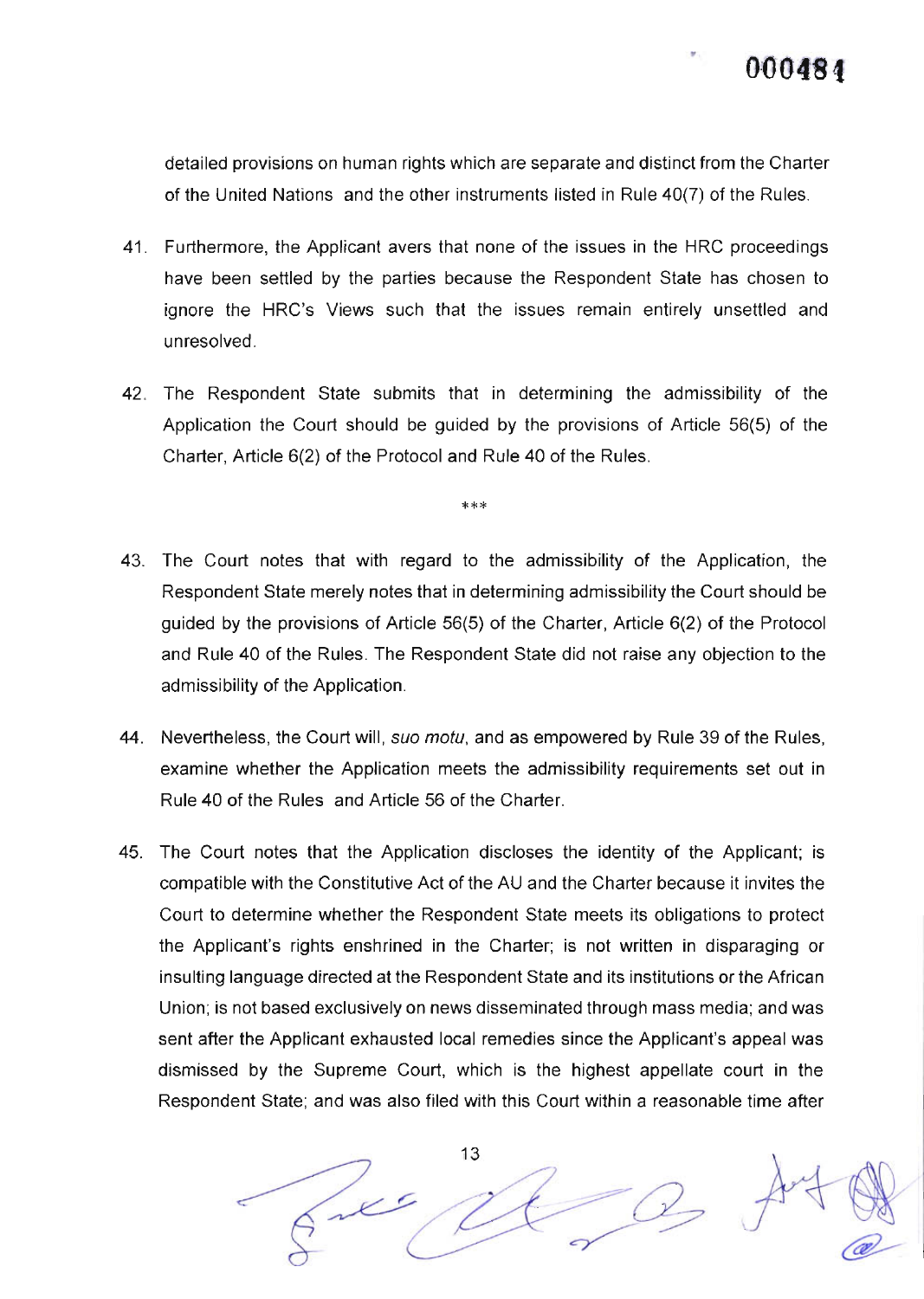

the exhaustion of local remedies. $8$  The Court, therefore, finds that the Application meets the admissibility requirements under Article 56(1) to 56(6) of the Charter, which are reflected in Rule 40(1) to 40(6).

- 46. The Court, however, notes that in terms of Article 56(7) of the Charter, which is reiterated by Rule 40(7) of the Rules, Applications shall be considered if they "do not deal with cases which have been settled ... in accordance with the principles of the Charter of the United Nations, or the Charter of the Organization of African Unity or the provisions of the present Charter".
- 47. The Court further notes that examining compliance with this provision requires it to make sure that this Application has not been "settled" and that it has not been settled "in accordance with the principles" of the Charter of the United Nation or the Constitutive Act of the African Union or the provisions of the Charter.<sup>9</sup>
- 48. The Court also notes that the notion of "settlement" implies the convergence of three major conditions: (i) the identity of the parties; (ii) identity of the applications or their supplementary or alternative nature or whether the case flows from a request made in the initial case; and (iii) the existence of a first decision on the merits.<sup>10</sup> This position has also been confirmed by the African Commission which has held that for a matter to fall within the scope of Article 56(7) of the Charter, it should have involved the same parties, the same issues and must have been settled by an international or regional mechanism.<sup>11</sup>

<sup>&</sup>lt;sup>11</sup> ACHPR Communication 266/03, Kevin Mgwanga Gunme and others v Cameroon, § 86.



<sup>&</sup>lt;sup>8</sup> Norbert Zongo v Burkina Faso, (Preliminary Ruling) § 121; Alex Thomas v Tanzania, § 73-74 and Application No. 006/2015. Judgment of 23/03/2018 (Merits), Nguza Viking and Another v United Republic of Tanzania § 61.

<sup>&</sup>lt;sup>9</sup>Application No. 038/2016. Judgment of 22/03/2018 (Merits), Jean-Claude Roger Gombert v Cote d Ivoire (hereinafter referred to as "Jean-Claude Gombert v Cote d Ivoire"), § 44.

<sup>&</sup>lt;sup>10</sup> See, ACHPR Communication 409/12, Luke Munyandu Tembani and Benjamin John Freeth (represented by Norman Tjombe) v. Angola and thirteen Others § 112; EACJ Reference No 1/2007 James Katabazi et al v. Secretary General of the East Afican Community and Another (2007) AHRLR 119 S 30-32; IACHR Application 7920, Judgment of 29 July 1988, Velasquez-Rodriguez v. Honduras CIADH § 24(4); Application of the Convention on the Prevention and Punishment of the Crime of Genocide (Bosnia-Herzegovina v. Serbia-and- Montenegro) Judgment of 26 February 2007, ICJ., Collection 2007, p.43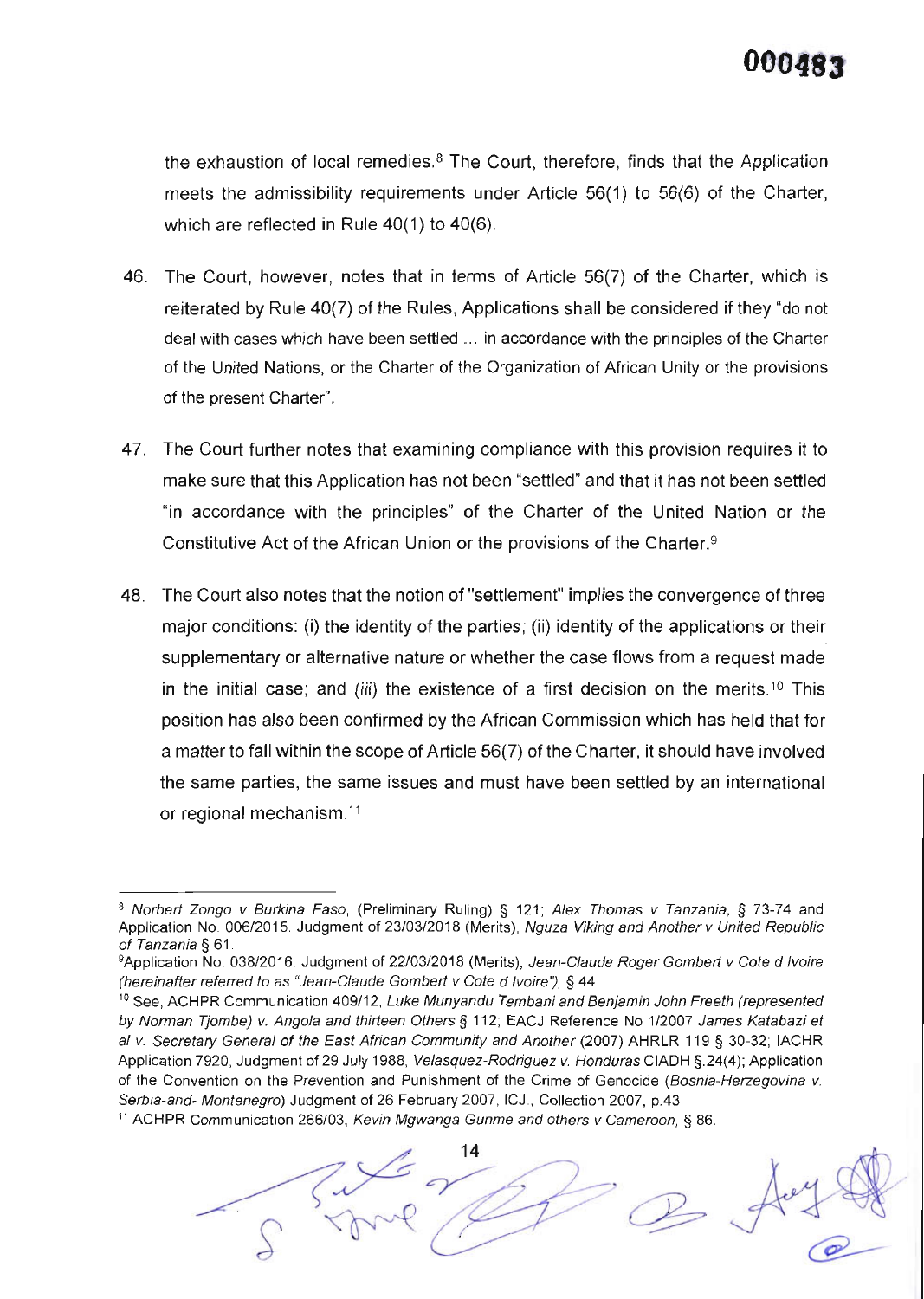

- 49. With respect to the first condition, it is not in dispute that the Applicant, Dexter Eddie Johnson, is the same person who filed a communication against the Respondent State before the HRC. The Court, therefore, finds that the parties, in this Application and the communication before the HRC, are identical and, therefore, the first condition has been met.
- 50. With regard to the second and third conditions, the Court notes that in the communication examined by the HRC, the Applicant claimed that a mandatory death penalty for all offences of a particular kind, such as murder, prevents the trial court from considering whether this form of punishment is appropriate and thus the death penalty amounts to a violation of his right to life under Article 6(1) of the ICCPR. The Applicant further claimed that the imposition of the death penalty, with no judicial discretion to impose a lesser sentence, violates the prohibition of inhumane or degrading treatment or punishment under Article 7 of the ICCPR and that the imposition of this sentence violated his right to a fair trial since part of this right is the right to review his sentence by a superior court contrary to Article 14(1) and (5) of the ICCPR. Lastly, the Applicant averred that the Respondent State failed in its obligations under Article 2(3) of the ICCPR to provide an effective remedy to the above-mentioned violations of his rights and he requested the HRC to make a finding to that effect.
- 51 . ln the present Application, the Court notes that there is a decision on the merits of the communication that was brought before the HRC and neither of the parties deny the existence of such a decision.<sup>12</sup> The Court observes that although the Respondent State may have opted not to follow the Views of the HRC this does not mean that the matter has not been considered and consequently seftled within the meaning of Rule 40(7) of the Rules or Article 56(7) of the Charter. What is crucial is that there must be a decision by a body or institution that is legally mandated to consider the dispute at international level.

 $12$  Dexter Eddie Johnson v Ghana (HRC).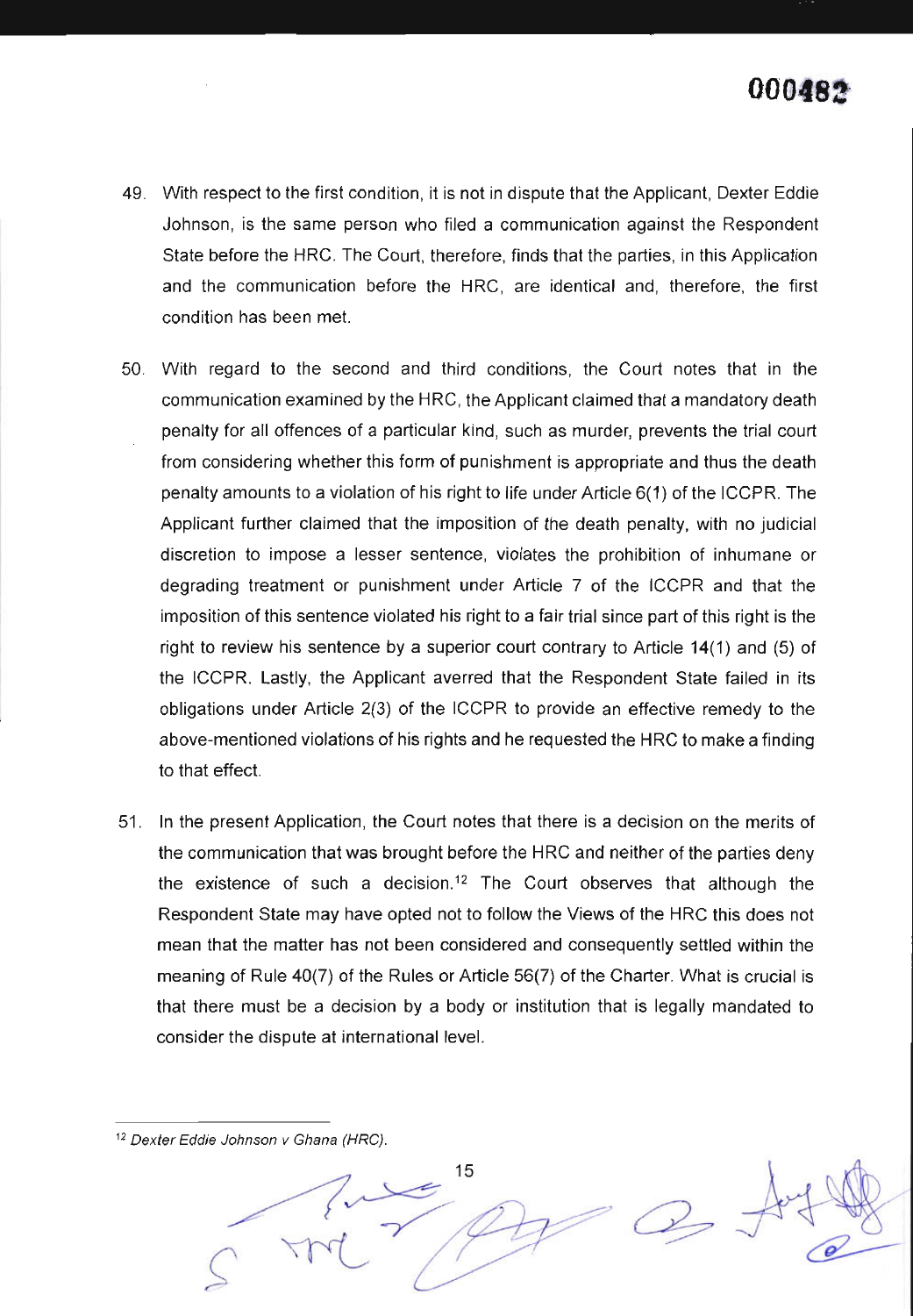- 52. The Court further notes that although the communication at the HRC and the Views of the HRC were based on the ICCPR and not on the Charter of the United Nations or the Constitutive Act of the African Union, or the provisions of the Charter, the principles contained in the provisions of the ICCPR that the HRC gave its Views on are identical to the principles provided for in the provisions of the Charter.<sup>13</sup> Substantively, therefore, the HRC adjudicated on the same issues that the Applicant has brought before this Court.
- 53. As has been noted by the Court, if the subsequent claim is not detachable from the claim(s) earlier examined by another tribunal, then it follows that the matter will be deemed to have been settled especially since "the identity of the claims extends to their additional and alternative nature or whether they derive from a claim examined in a previous case."14 Applying the foregoing reasoning, it follows that the present Application has been settled by the HRC within the meaning of Article 56(7) of the Charter and Rule 40(7) of the Rules.
- 54. ln the Court's view, and in respect of the admissibility requirement underArticle 56(7) of the Charter, it does not matter that the decision of the HRC has been implemented or not. lt also does not matter whether the said decision is classified as binding or not. ln its jurisprudence, the Court has consistently refused to deal with any matter that is pending before the Commission or one that has been settled by the Commission, this notwithstanding the fact that the findings of the Commission are termed "recommendations", which are not binding.<sup>15</sup> In the present case, the Applicant elected to file his case before the HRC, and not before this Court, over a year after Ghana had deposited its Declaration under Article 34(6) of the Protocol. ln the circumstances, the Applicant cannot, therefore, claim that the forum he chose does not make binding decisions and that since the Views of the HRC have not been

<sup>&</sup>lt;sup>14</sup> Jean-Claude Gombert v Cote d'Ivoire, § 51.<br><sup>15</sup> Cf. Application No.003/2011. Judgment of 21/06/2013 (Jurisdiction and Admissibility), Urban Mkandawire v Republic of Malawi § 33.



<sup>&</sup>lt;sup>13</sup> By way of example, Article 6(1) of the ICCPR provides for the right to life and this is mirrored by Article 4 of the Charter; Article 7 of the ICCPR prohibits torture, cruel, inhuman or degrading treatment and punishment and this is captured by Article 5 of the Charter; and the right to a fair trial under Article 14 of the ICCPR finds its equivalent in Article 7 of the Charter.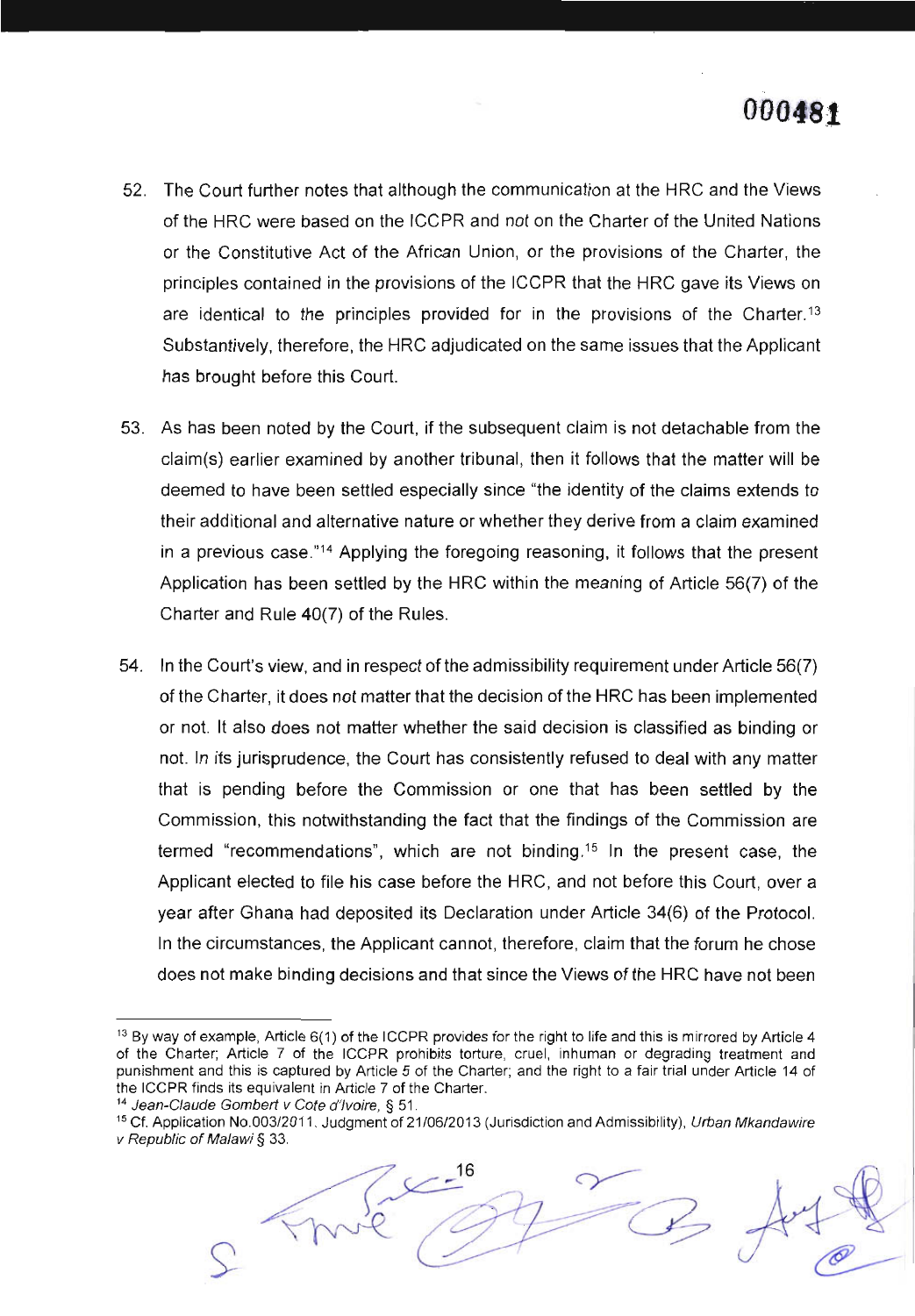implemented then the matter has not been settled in line with Article 56(7) of the Charter.

55. The Court wishes to reiterate the fact that the rationale behind the rule in Article 56(7) of the Charter is to prevent States from being asked to account more than once in respect of the same alleged violations of human rights. ln the words of the African Commission:

> "This is called the non bis in idem rule (also known as the Principle or Prohibition of Double Jeopardy, deriving from criminal law) and ensures that, in this context, no state may be sued or condemned [more than once] for the same alleged violation of human rights. ln effect, this principle is tied up with the recognition of the fundamental res judicata status of judgments issued by international and regionaltribunals and/or institutions such as the African Commission. (Res judicata is the principle that a final judgment of a competent court/ tribunal is conclusive upon the parties in any subsequent litigation involving the same cause of action.)"16

- 56. ln conclusion, the Court finds that the present Application does not fulfil the admissibility requirement under Article 56(7) of the Charter, which is also reflected in Rule 40(7) of the Rules.
- 57. The Court recalls that the conditions of admissibility under Article 56 of the Charter are cumulative and as such, when one of them is not met, then the entire Application cannot be considered.<sup>17</sup> In the instant case, since the Application does not meet the requirement set forth in Article 56(7) of the Charter the Court, therefore, finds the Application inadmissible.

<sup>&</sup>lt;sup>17</sup>See, ACHPR, Communication 277/2003, Spilg and others v. Botswana,  $\S$  96 and ACHPR, Communication 334/06 Egyptian Initiative for Personal Rights and Interights v Egypt, § 80.



 $\sigma$ 

<sup>&</sup>lt;sup>16</sup> ACHPR Communication 260/02 Bakweri Land Claims v Cameroon, § 52.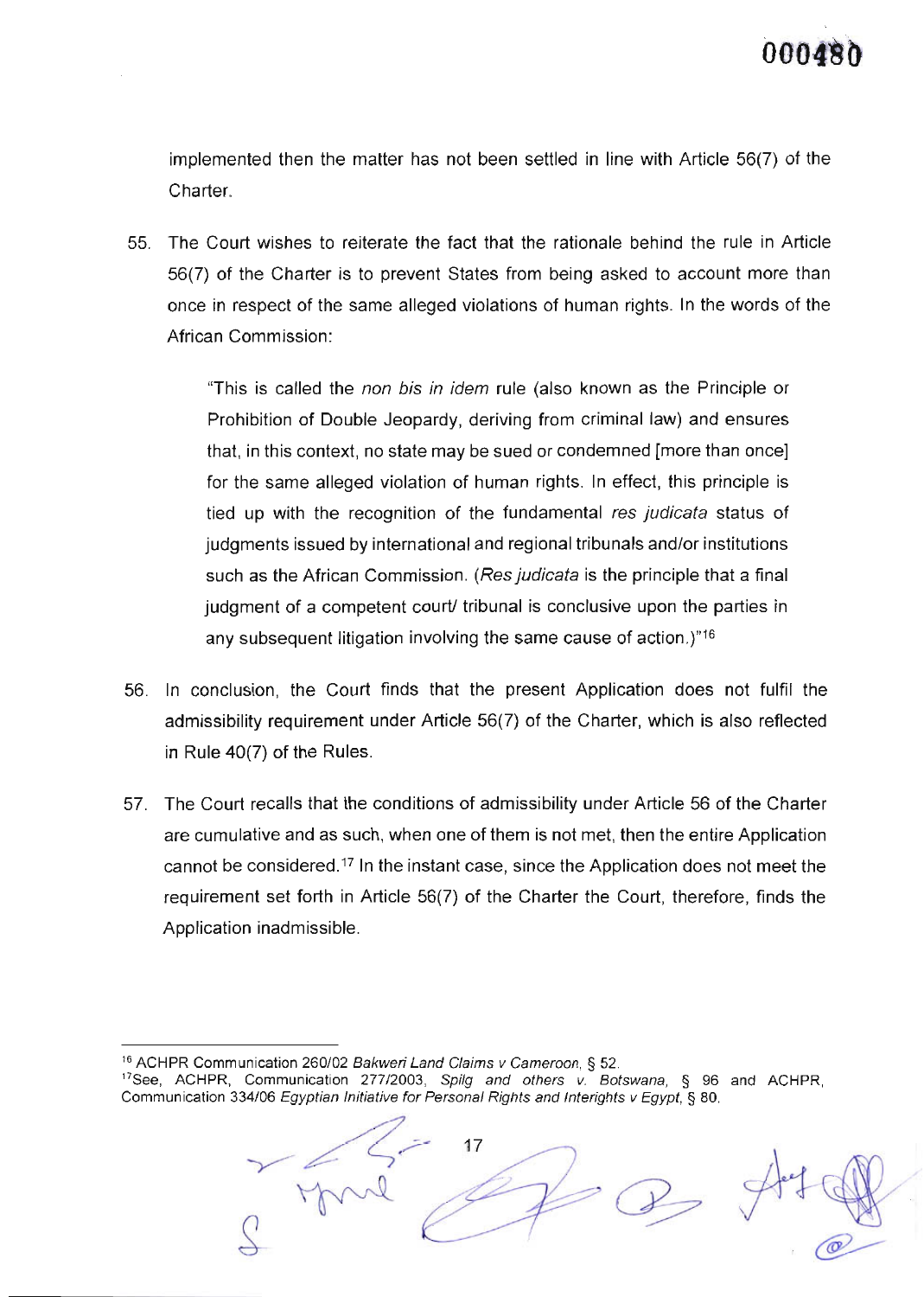#### vil. cosrs

- 58. The Applicant prays that the Court order each party to bear its own costs
- 59. The Respondent State did not make any submissions pertaining to costs
- 60. According to Rule 30 of the Rules of Court, "Unless othenvise decided by the Court, each party shall bear its own costs".

\*\*\*

61. The Court, in this matter, does not see any reason why it should depart from the position in Rule 30 and as such it orders each Party to bear its own costs.

#### VIII. OPERATIVE PART

62. For these reasons:

#### THE COURT,

Unanimously

On jurisdiction

(i) Declares that it has jurisdiction to hear the Application;

On admissibility

By a majority of Eight (8) for, and Two (2) against, Justices Rafaa BEN ACHOUR and Blaise TCHIKAYA dissenting:

(ii) Declares that the Application is inadmissible;

r ry '18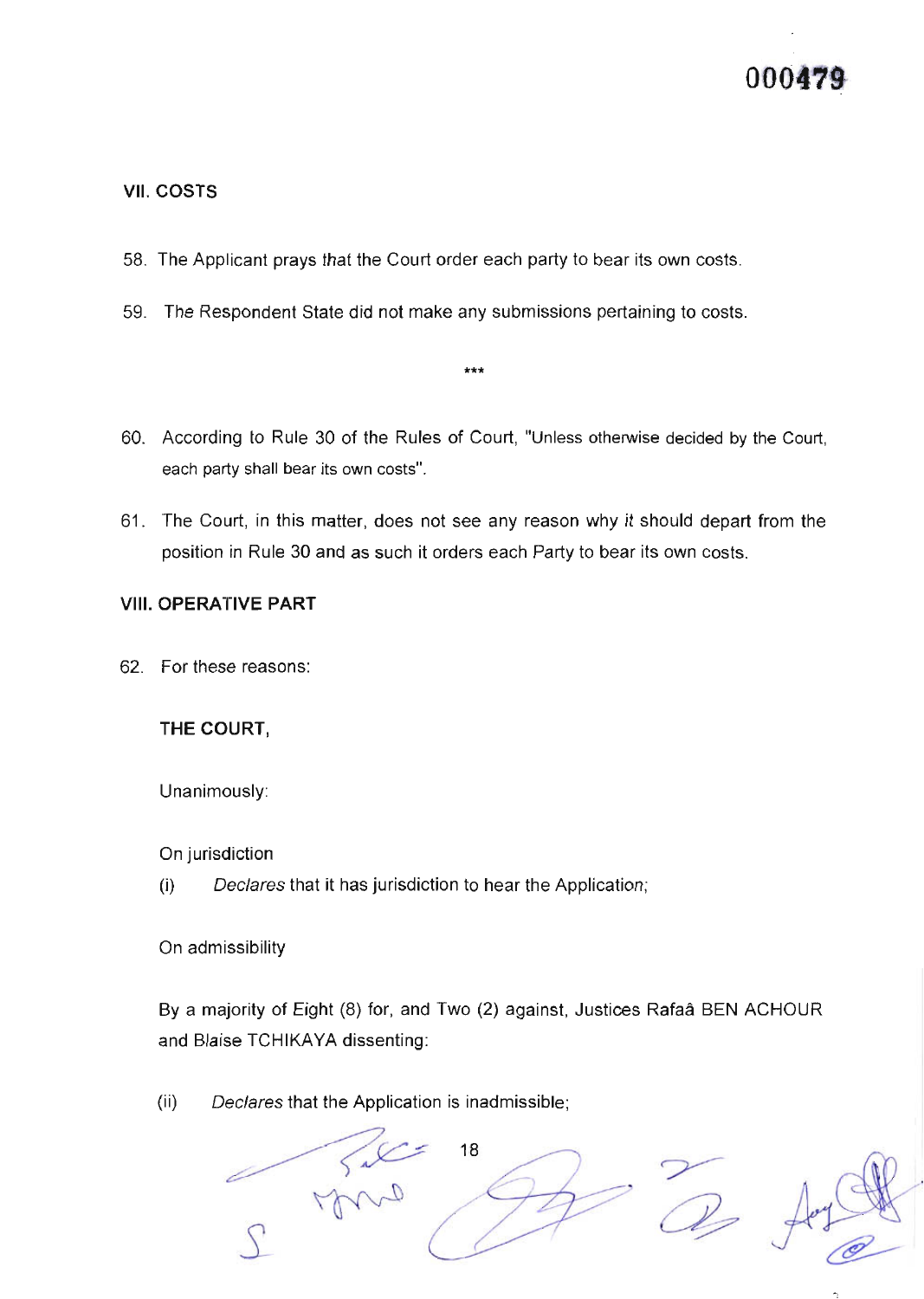On costs

(iii) Orders that each Party shall bear its own costs.

## Signed:

Sylvain ORE, President;

Ben KIOKO, Vice-President;

Rafad BEN ACHOUR, Judge;

Angelo V. MATUSSE, Judge;

Suzanne MENGUE, Judge;

Tujilane R. CHIZUMILA, Judge; (history )

Chafika BENSAOULA, Judgea

Blaise TCHIKAYA, Judge;

Sul

Stella l. ANUKAM, Judge;